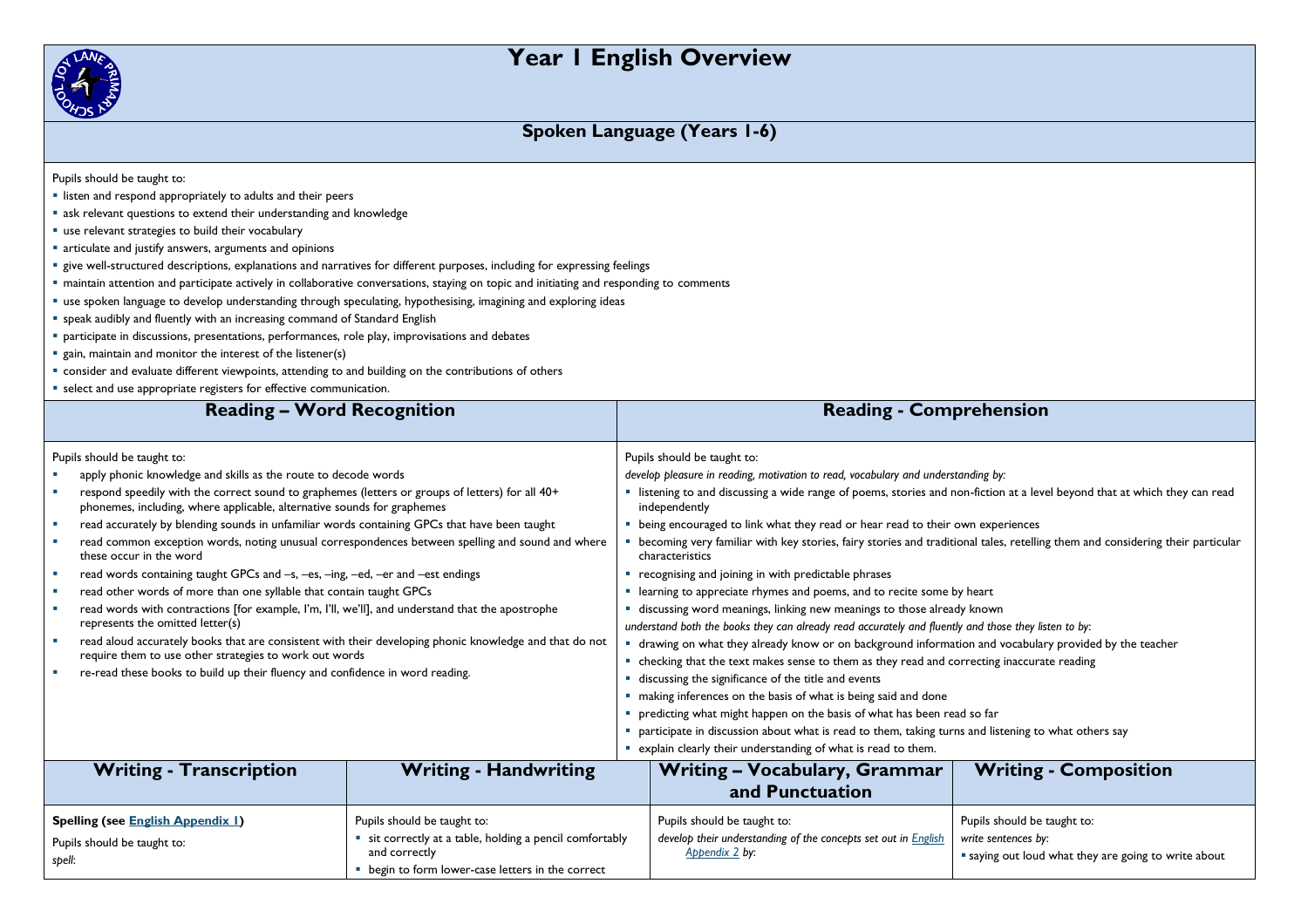| " words containing each of the 40+ phonemes already                                                                                                                                                                                                                                                                                                                                      | direction, starting and finishing in the right place                                | · leaving spaces between words                                                                                 | " composing a sentence orally before writing it                                          |
|------------------------------------------------------------------------------------------------------------------------------------------------------------------------------------------------------------------------------------------------------------------------------------------------------------------------------------------------------------------------------------------|-------------------------------------------------------------------------------------|----------------------------------------------------------------------------------------------------------------|------------------------------------------------------------------------------------------|
| taught                                                                                                                                                                                                                                                                                                                                                                                   | • form capital letters                                                              | " joining words and joining clauses using and                                                                  | " sequencing sentences to form short narratives                                          |
| common exception words                                                                                                                                                                                                                                                                                                                                                                   | • form digits 0-9                                                                   | beginning to punctuate sentences using a capital letter                                                        | " re-reading what they have written to check that it                                     |
| the days of the week                                                                                                                                                                                                                                                                                                                                                                     | understand which letters belong to which handwriting                                | and a full stop, question mark or exclamation mark                                                             | makes sense                                                                              |
| " name the letters of the alphabet:                                                                                                                                                                                                                                                                                                                                                      | 'families' (i.e. letters that are formed in similar ways)<br>and to practise these. | using a capital letter for names of people, places, the<br>days of the week, and the personal pronoun 'l'      | " discuss what they have written with the teacher or<br>other pupils                     |
| " naming the letters of the alphabet in order                                                                                                                                                                                                                                                                                                                                            |                                                                                     |                                                                                                                |                                                                                          |
| " using letter names to distinguish between alternative<br>spellings of the same sound                                                                                                                                                                                                                                                                                                   |                                                                                     | " learning the grammar for year I in English Appendix 2<br>use the grammatical terminology in English Appendix | " read aloud their writing clearly enough to be heard by<br>their peers and the teacher. |
| add prefixes and suffixes:                                                                                                                                                                                                                                                                                                                                                               |                                                                                     | 2 in discussing their writing.                                                                                 |                                                                                          |
| $\blacksquare$ using the spelling rule for adding $-$ s or $-$ es as the<br>plural marker for nouns and the third person singular<br>marker for verbs                                                                                                                                                                                                                                    |                                                                                     |                                                                                                                |                                                                                          |
| $\blacksquare$ using the prefix un-                                                                                                                                                                                                                                                                                                                                                      |                                                                                     |                                                                                                                |                                                                                          |
| " using -ing, -ed, -er and -est where no change is<br>needed in the spelling of root words [for example,<br>helping, helped, helper, eating, quicker, quickest]                                                                                                                                                                                                                          |                                                                                     |                                                                                                                |                                                                                          |
| apply simple spelling rules and guidance, as listed in<br>English Appendix I                                                                                                                                                                                                                                                                                                             |                                                                                     |                                                                                                                |                                                                                          |
| write from memory simple sentences dictated by the<br>teacher that include words using the GPCs and<br>common exception words taught so far.                                                                                                                                                                                                                                             |                                                                                     |                                                                                                                |                                                                                          |
| Please note:                                                                                                                                                                                                                                                                                                                                                                             |                                                                                     |                                                                                                                |                                                                                          |
| Writing skills (VGP and Composition especially) to be taught, repeated and consolidated throughout the year using whole texts or through making links to other curriculum areas<br>VGP not to be taught discretely<br>Less emphasis on covering many 'Genres' and more emphasis on consolidating writing skills by basing writing opportunities on own experiences and familiar stories. |                                                                                     |                                                                                                                |                                                                                          |
|                                                                                                                                                                                                                                                                                                                                                                                          | Year I Fiction genres                                                               |                                                                                                                | Year   Non-Fiction genres                                                                |

| Year I Fiction genres                                     | <b>Year I Non-Fiction genres</b>         |
|-----------------------------------------------------------|------------------------------------------|
| Fairy stories and traditional tales                       | Labels and captions                      |
| Stories with 'predictable phrases' and patterned language | Recounts – Writing about own experiences |
| Poetry (not writing poetry)                               |                                          |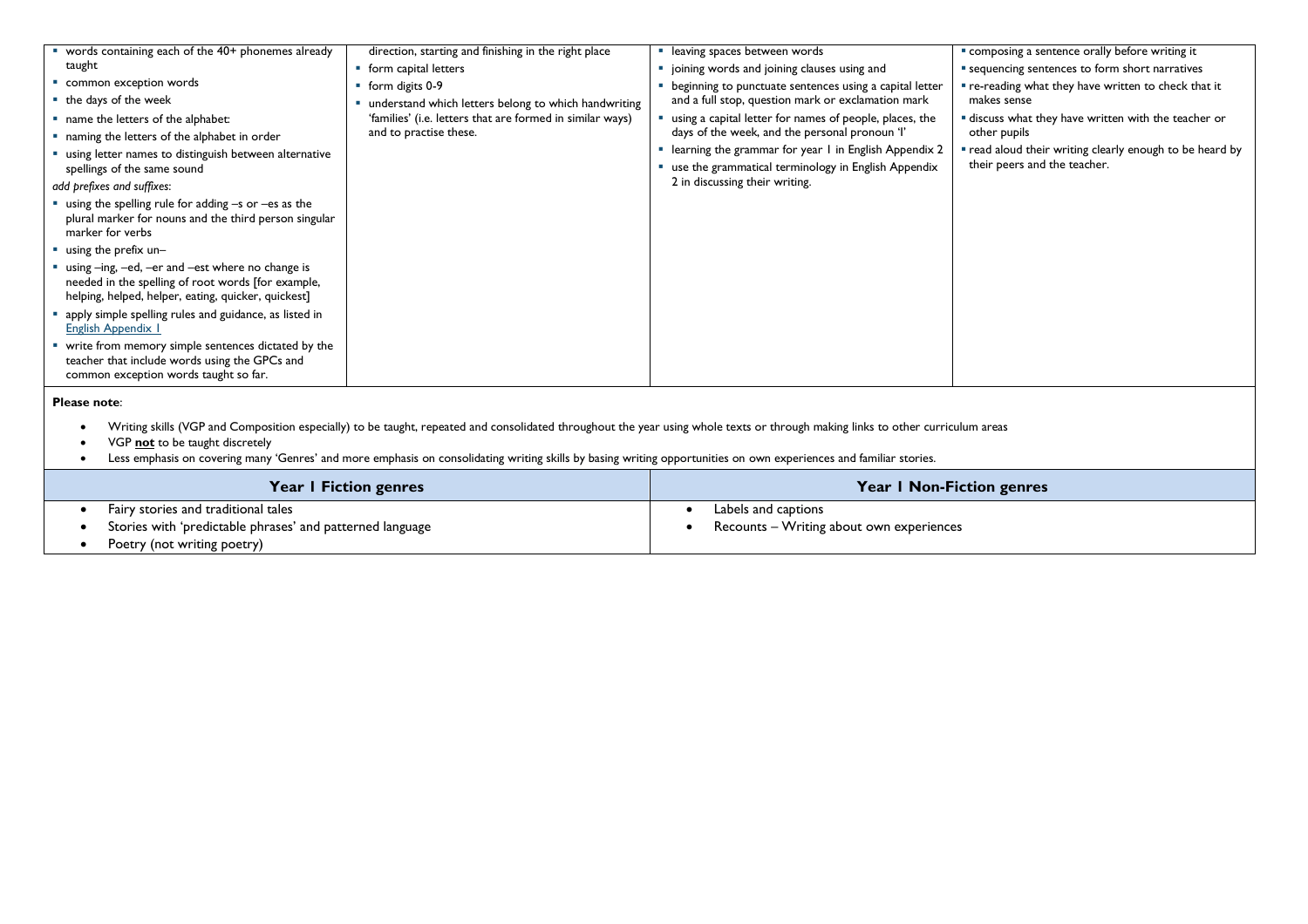## **English Appendix 1 - Spelling – work for year 1 (Revision of reception work)**

#### *Statutory requirements*

The boundary between revision of work covered in Reception and the introduction of new work may vary according to the programme used, but basic revision should include:

- all letters of the alphabet and the sounds which they most commonly represent<br> **Example 2** consonant digraphs which have been taught and the sounds which they represent
- consonant digraphs which have been taught and the sounds which they represent
- vowel digraphs which have been taught and the sounds which they represent<br>
the process of segmenting spoken words into sounds before choosing graphe
- the process of segmenting spoken words into sounds before choosing graphemes to represent the sounds<br>vords with adjacent consonants
- words with adjacent consonants
- **guidance and rules which have been taught**

| Statutory requirements                | <b>Rules and guidance (non-statutory)</b>                                                                                   | <b>Example words (non-statutory)</b>    |
|---------------------------------------|-----------------------------------------------------------------------------------------------------------------------------|-----------------------------------------|
| The sounds /f/, /l/, /s/, /z/ and /k/ | The /f/, /l/, /s/, /z/ and /k/ sounds are usually spelt as ff, II, ss, zz and ck if they come straight after a single vowel | off, well, miss, buzz, back             |
| spelt ff, ll, ss, zz and ck           | letter in short words. <b>Exceptions</b> : if, pal, us, bus, yes.                                                           |                                         |
| The $/\eta$ sound spelt n before $k$  |                                                                                                                             | bank, think, honk, sunk '               |
| Division of words into syllables      | Each syllable is like a 'beat' in the spoken word. Words of more than one syllable often have an unstressed syllable        | pocket, rabbit, carrot, thunder, sunset |
|                                       | in which the vowel sound is unclear.                                                                                        |                                         |

| <b>Statutory requirements</b>              | <b>Rules and guidance (non-statutory)</b>                                                                                        | <b>Example words (non-statutory)</b>           |
|--------------------------------------------|----------------------------------------------------------------------------------------------------------------------------------|------------------------------------------------|
| -tch                                       | The /t[/ sound is usually spelt as tch if it comes straight after a single vowel letter. Exceptions: rich, which, much,          | catch, fetch, kitchen, notch, hutch            |
|                                            | such.                                                                                                                            |                                                |
| The /v/ sound at the end of words          | English words hardly ever end with the letter v, so if a word ends with a /v/ sound, the letter e usually needs to be            | have, live, give                               |
|                                            | added after the 'v'.                                                                                                             |                                                |
| Adding s and es to words (plural of        | If the ending sounds like /s/ or /z/, it is spelt as $-s$ . If the ending sounds like /Iz/ and forms an extra syllable or 'beat' | cats, dogs, spends, rocks, thanks, catches     |
| nouns and the third person singular        | in the word, it is spelt as -es.                                                                                                 |                                                |
| of verbs)                                  |                                                                                                                                  |                                                |
| Adding the endings $-$ ing, $-$ ed and $-$ | -ing and -er always add an extra syllable to the word and -ed sometimes does.                                                    | hunting, hunted, hunter, buzzing, buzzed,      |
| er to verbs where no change is             | The past tense of some verbs may sound as if it ends in /Id/ (extra syllable), /d/ or /t/ (no extra syllable), but all           | buzzer, jumping, jumped, jumper                |
| needed to the root word                    | these endings are spelt -ed.                                                                                                     |                                                |
|                                            | If the verb ends in two consonant letters (the same or different), the ending is simply added on.                                |                                                |
| Adding -er and -est to adjectives          | As with verbs (see above), if the adjective ends in two consonant letters (the same or different), the ending is                 | grander, grandest, fresher, freshest, quicker, |
| where no change is needed to the           | simply added on.                                                                                                                 | quickest                                       |
| root word                                  |                                                                                                                                  |                                                |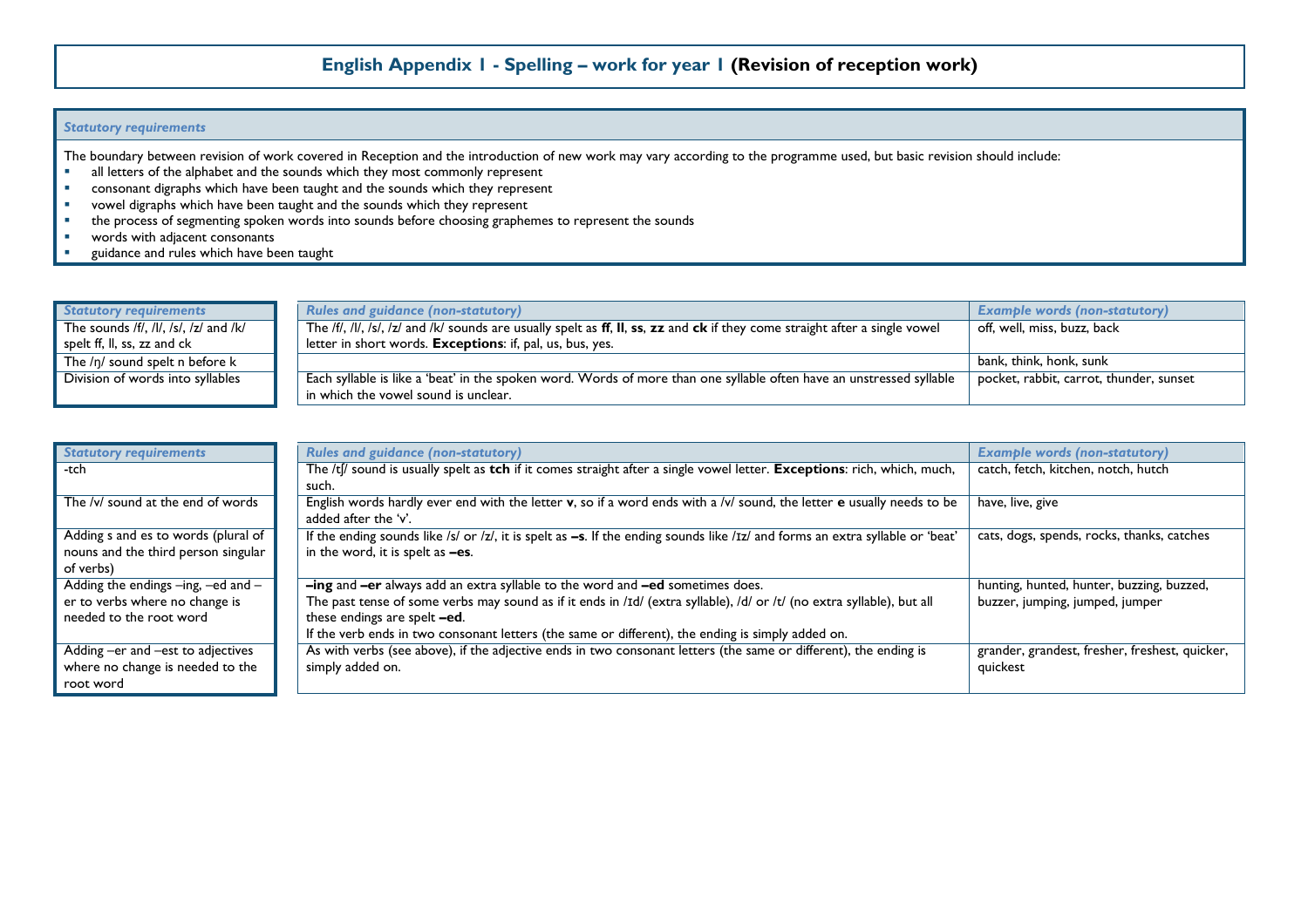#### **Vowel digraphs and trigraphs**

Some may already be known, depending on the programmes used in Reception, but some will be new.

| <b>Vowel digraphs and</b><br>trigraphs | <b>Rules and guidance (non-statutory)</b>                                            | <b>Example words (non-statutory)</b>                            |
|----------------------------------------|--------------------------------------------------------------------------------------|-----------------------------------------------------------------|
| ai, oi                                 | The digraphs ai and oi are virtually never used at the end of English words.         | rain, wait, train, paid, afraid, oil, join, coin, point, soil   |
| ау, оу                                 | ay and oy are used for those sounds at the end of words and at the end of syllables. | day, play, say, way, stay, boy, toy, enjoy, annoy               |
| $a$ - $e$                              |                                                                                      | made, came, same, take, safe                                    |
| $e$ - $e$                              |                                                                                      | these, theme, complete                                          |
| i-e                                    |                                                                                      | five, ride, like, time, side                                    |
| $o$ - $e$                              |                                                                                      | home, those, woke, hope, hole                                   |
| $u-e$                                  | Both the /u:/ and /ju:/ ('oo' and 'yoo') sounds can be spelt as u-e.                 | June, rule, rude, use, tube, tune                               |
| ar                                     |                                                                                      | car, start, park, arm, garden                                   |
| ee                                     |                                                                                      | see, tree, green, meet, week                                    |
| ea (/i:/)                              |                                                                                      | sea, dream, meat, each, read (present tense)                    |
| ea $(\sqrt{\epsilon})$                 |                                                                                      | head, bread, meant, instead, read (past tense)                  |
| er $(13:1)$                            |                                                                                      | (stressed sound): her, term, verb, person                       |
| er $(\sqrt{e})$                        |                                                                                      | (unstressed schwa sound): better, under, summer, winter, sister |
| ir                                     |                                                                                      | girl, bird, shirt, first, third                                 |
| ur                                     |                                                                                      | turn, hurt, church, burst, Thursday                             |

| <b>Vowel digraphs and</b> | <b>Rules and guidance (non-statutory)</b>                                                | <b>Example words (non-statutory)</b> |
|---------------------------|------------------------------------------------------------------------------------------|--------------------------------------|
| trigraphs                 |                                                                                          |                                      |
| oo (/u:/)                 | Very few words end with the letters oo, although the few that do are often words that    | food, pool, moon, zoo, soon          |
|                           | primary children in year I will encounter, for example, zoo                              |                                      |
| οο (/ʊ/)                  |                                                                                          | book, took, foot, wood, good         |
| oa                        | The digraph oa is very rare at the end of an English word.                               | boat, coat, road, coach, goal        |
| oe                        |                                                                                          | toe, goes                            |
| ou                        | The only common English word ending in ou is you.                                        | out, about, mouth, around, sound     |
| ow (/aʊ/)                 | Both the /uː/ and /juː/ ('oo' and 'yoo') sounds can be spelt as u-e, ue and ew. If words | now, how, brown, down, town          |
| ow (/əʊ/)                 | end in the /oo/ sound, ue and ew are more common spellings than oo.                      | own, blow, snow, grow, show          |
| ue                        |                                                                                          | blue, clue, true, rescue, Tuesday    |
| ew                        |                                                                                          | new, few, grew, flew, drew, threw    |
| ie $(\lambda)$            |                                                                                          | lie, tie, pie, cried, tried, dried   |
| ie (/i:/)                 |                                                                                          | chief, field, thief                  |
| igh                       |                                                                                          | high, night, light, bright, right    |
| or                        |                                                                                          | for, short, born, horse, morning     |
| ore                       |                                                                                          | more, score, before, wore, shore     |
| aw                        |                                                                                          | saw, draw, yawn, crawl               |